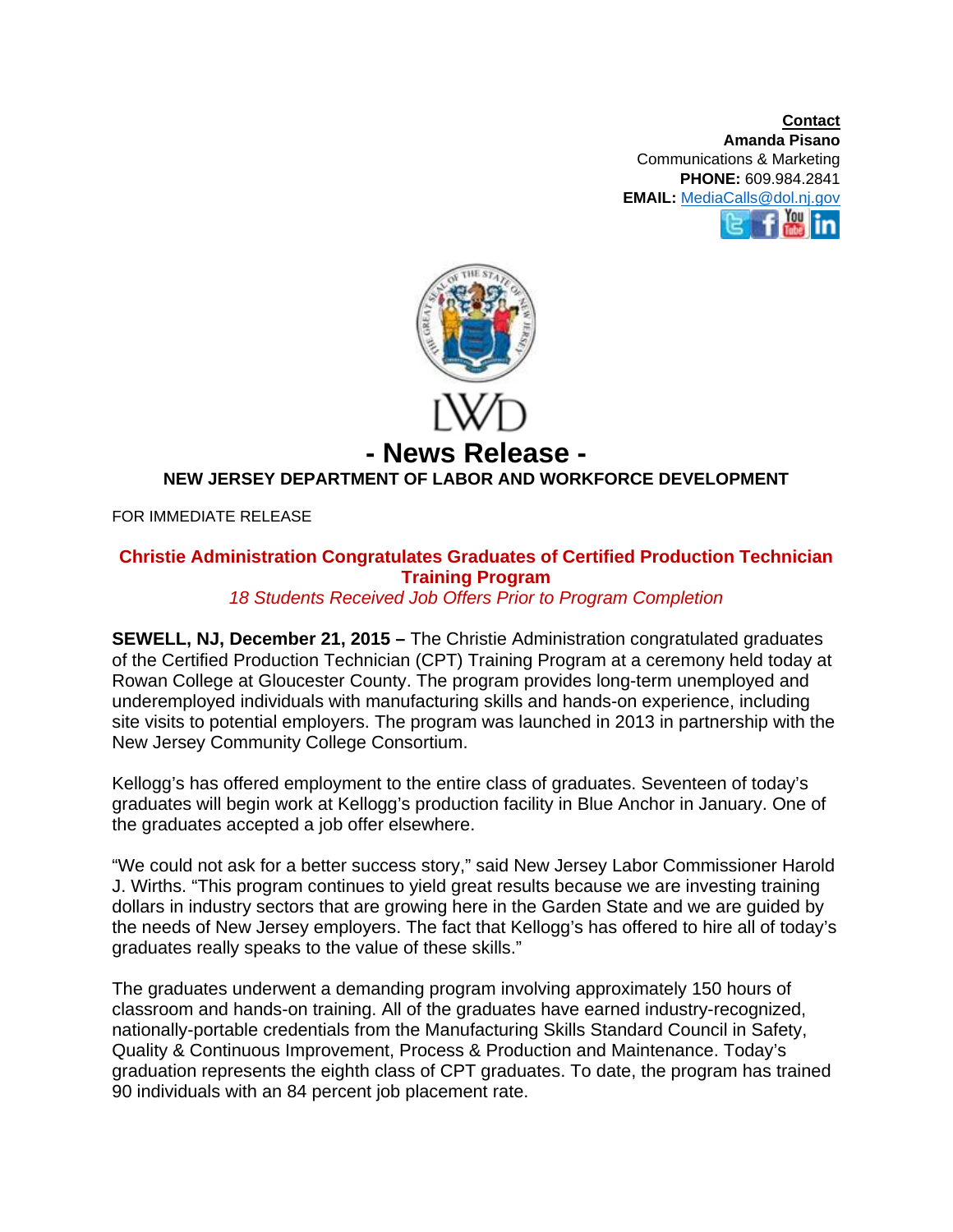"New Jersey's manufacturers and community colleges together have been solving the 'skills gap' issues for over three years through jointly developing training programs that directly create dependable and stable local workforce, contributing to improving regional and state economies," said Sivaraman Anbarasan, Executive Director of the New Jersey Community College Consortium for Workforce & Economic Development. "Our Metal Fabrication using CNC and Certified Production Technician training programs have been widely embraced by businesses ranging from food to medical device manufacturing. These programs lead to national credentials for the new workers and also articulate to college credits towards career pathway certificate and associate degree programs. We thank NJLWD for having the vision to initially fund this initiative and continue to support it over the years."

Last week, the Metal Product/CNC Manufacturing program held a graduation ceremony at Camden County College where 9 graduates earned National Institute for Metalworking Skills (NIMS) Certification for Measurement, Materials, and Safety Level I. Last week's graduation marked the 17th class of graduates from that program. More than 210 individuals have been trained in metal fabrication with an 87 percent job placement rate.

For more information about the on the Certified Production Technician and Metal Product/CNC Manufacturing programs please go to www.njworkforce.org.



Department of Labor Chief of Staff Gary Hasenbalg (back right, blue tie) poses with graduates of the Certified Production Technician training program. All 18 graduates were offered a job a Kellogg's in Blue Anchor.